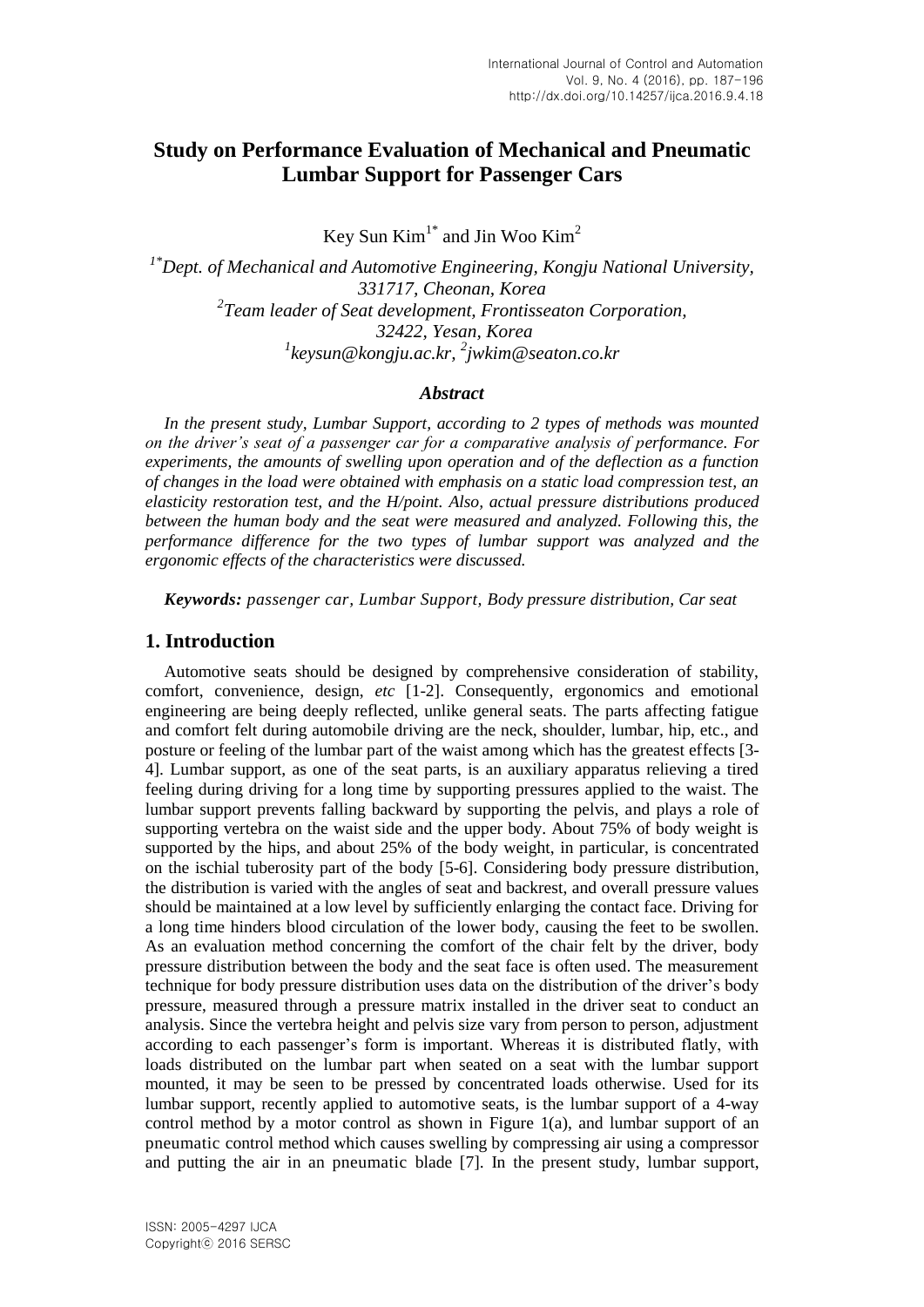according to 2 types of methods was mounted on the driver's seat of a passenger car for a comparative analysis of performance. For experiments, the amounts of swelling upon operation and of the deflection as a function of changes in the load were obtained with emphasis on a static load compression test, an elasticity restoration test, and the H/point. Also, actual pressure distributions produced between the human body and the seat were measured and analyzed. Following this, the performance difference for the two types of lumbar support was analyzed and the ergonomic effects of the characteristics were discussed.





(a) Mechanical Lumbar Support (b) Pneumatic Lumbar Support **Figure 1. Types of Lumbar Support**

# **2. Experimental Equipment and Experimental Conditions**

The model employed in the present experiments was tested for the object of lumbar support of the kinematic 4-way control by a motor and pneumatic-type lumbar support composed of 3 stage-type braids as shown in Figure  $1(b)$ . This model is a model mounted on commercial passenger car seats, and subjected to experiments by being mounted onto the driver seat. First, the structure of the kinematic 4-way power lumbar support is as shown in Figure 1(a). It has a structure composed of a motor for up and down movement, a motor for left and right movement, a bumper plate directly supporting the waist for the seat, etc. where amounts of the protrusion of the seat are made to be controlled by the two motors.



**Figure 2. The Block Diagram for Pneumatic Lumbar Support**

Next, the block diagram for pneumatic lumbar support of Figure 1 is as follows. First, air is produced through a rotary actuator and pump for driving, and supplied to a multistage air bag blade through a valve for direction of the air and opening/closing to be driven by a control apparatus. In general, a swash plate-type pneumatic compressor with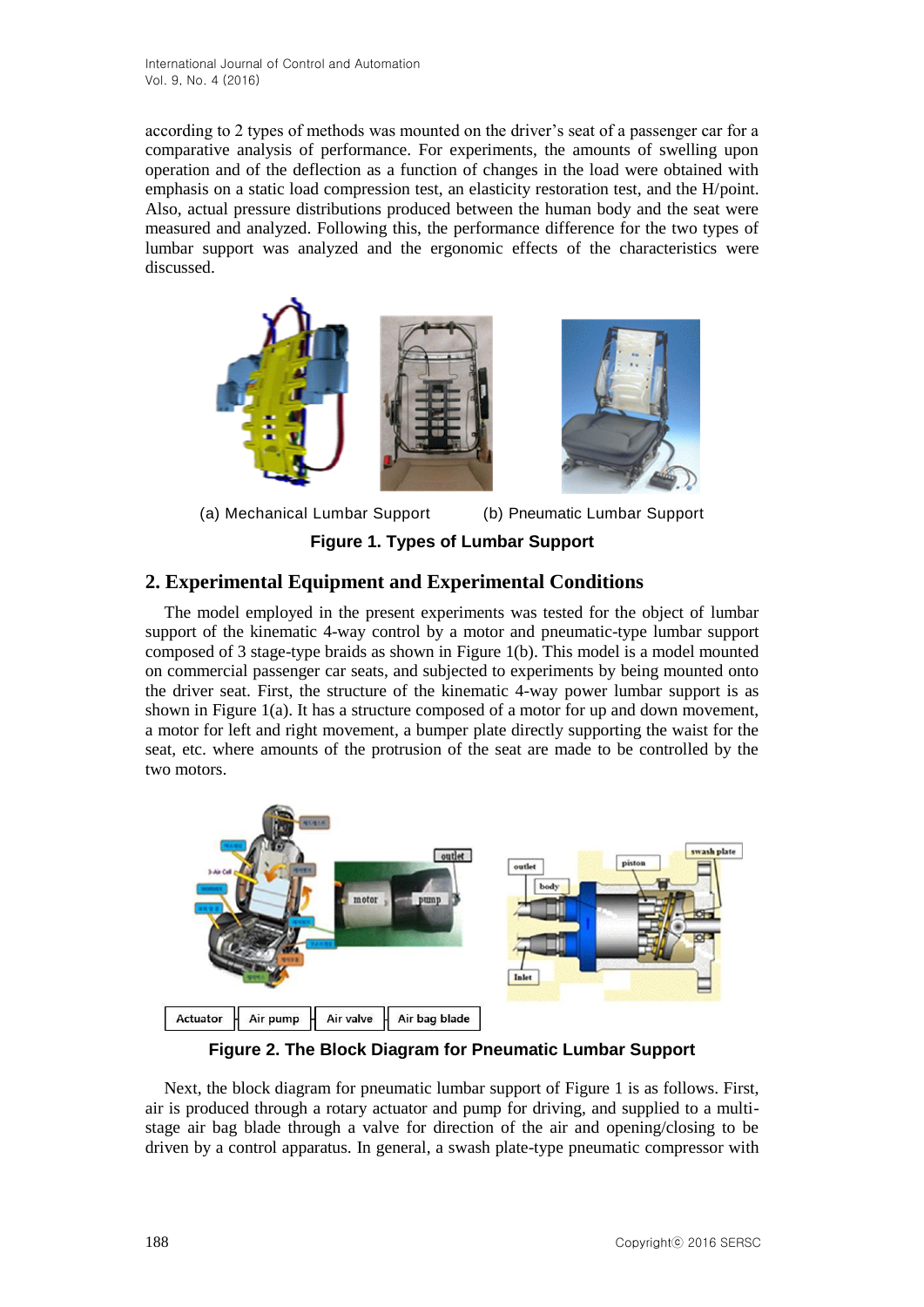good quantitative control and low vibration is employed for the pump applied to the automobile lumbar support, whose external structure is as shown in Figure 2.

First, the equipment used for the static load tests is a piece of equipment dedicated to seat testing as shown in Figure 3. Equipment configuration contains the mounting of a load cell to measure the load variables and a LVDT sensor to measure deflections from the seat at that time, and consists of a control device to store data measured in real time, *etc*. Then, the 3-dimensional scanner which enables simultaneous measurements in 3-axis directions was used to measure positions per each spot as shown in Figure 4. Here, to apply the same weight as the person actually sitting on the seat, a human body dummy was used. The weight of the dummy was 75 kgf, about 75% of which was installed to allow the application to the cushion seat part and about 25% to the back seat part with the lumbar support mounted as shown in Figure 5. Experimental data was analyzed after real-time storage through an A/D board. Also, to make switch operation times and intensities constant, a robot was employed to operate according to a control program for improvement of reliability.



**Figure 3. Static Load Test**



<No - Load condition>

<Load condition>

**Figure 4. The Projection Test by 3-D Scanner**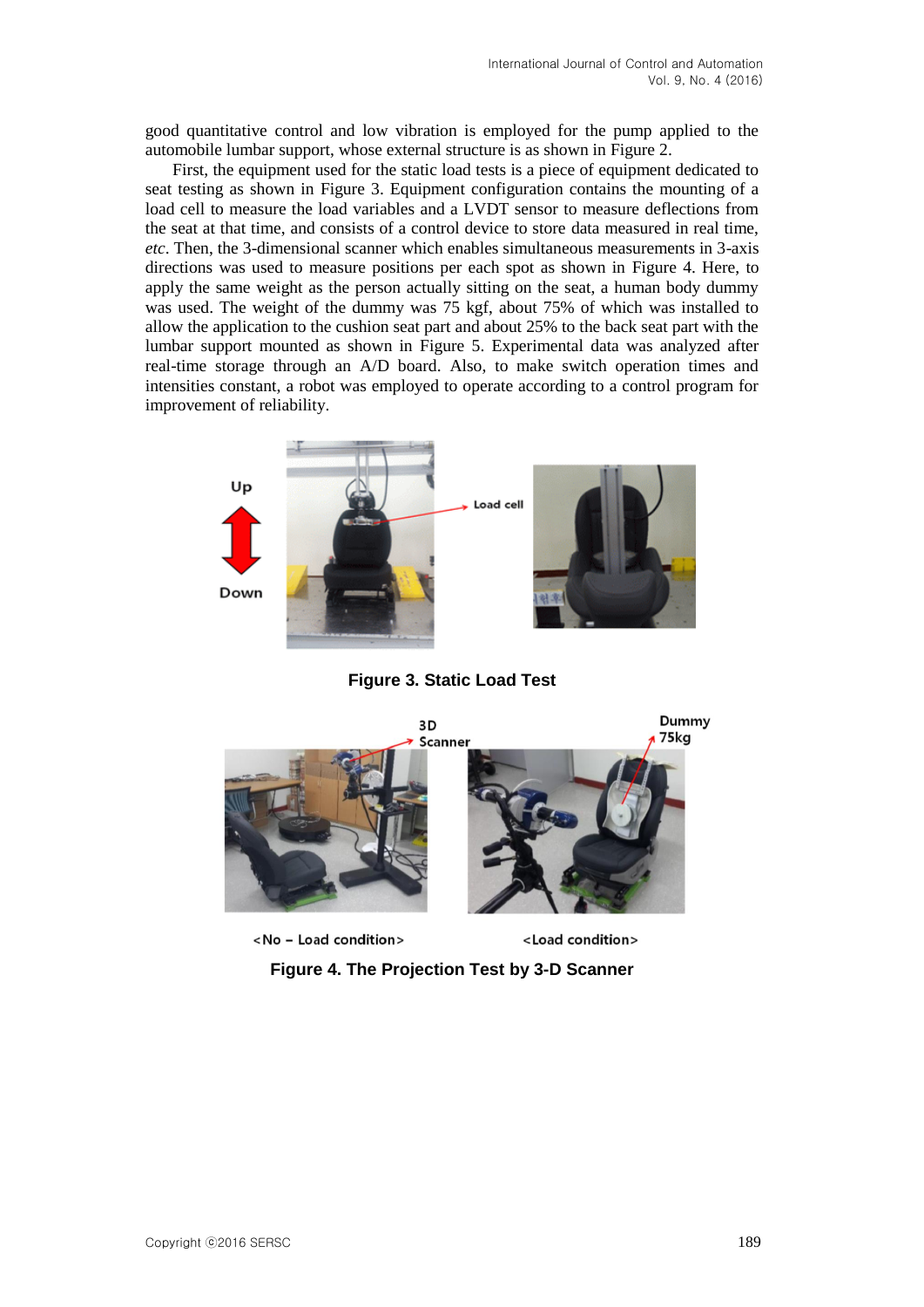

**Figure 5. Dummy Load Test by Robot**

Lastly, to analyze the distribution of the loads acting on the seat surface, a measurement distribution diagram was checked by using a mat-type body pressure distributor. The equipment employed was a product from model SENSOR X3 Pro of the Xsensor Company with the installation of 2,304 sensors [8]. The body pressure distributor employed was installed on the whole area of the seat as shown in Figure 6, and the distribution diagram for body pressures acting at that time was schematized.



**Figure 6. Body Pressure Distribution Test**

### **3. Experimental Results**

First, compressive strengths and elastic forces were measured while loads on the seat surface were increased, and the following results were obtained. Figure 7 shows the measured results of deflection as a function of change in loads obtained through the static load tests. Here, in the case of mounting the mechanical type of lumbar support, the amounts of protrusion were 15.7 mm upon application of 15kgf of load, and 30.1mm under 30kgf. The maximum amount of protrusion was shown to be between 43mm and 43.6mm. Maximum deviation occurred at an application of 30kgf of load and upon the removal of the load was measured to be about 8mm. Next, in the case of mounting the pneumatic-type lumbar support, the amount of protrusion was measured to be 15.2 mm upon the application of 15kgf, which became 27.9 mm when the load was increased to 30kgf, with the maximum amount of protrusion shown to be between 43mm and 40.5 mm. The deviation between the time for application of 30kgf of load and the time for removal of the load was observed to be similar to that for the mechanical type.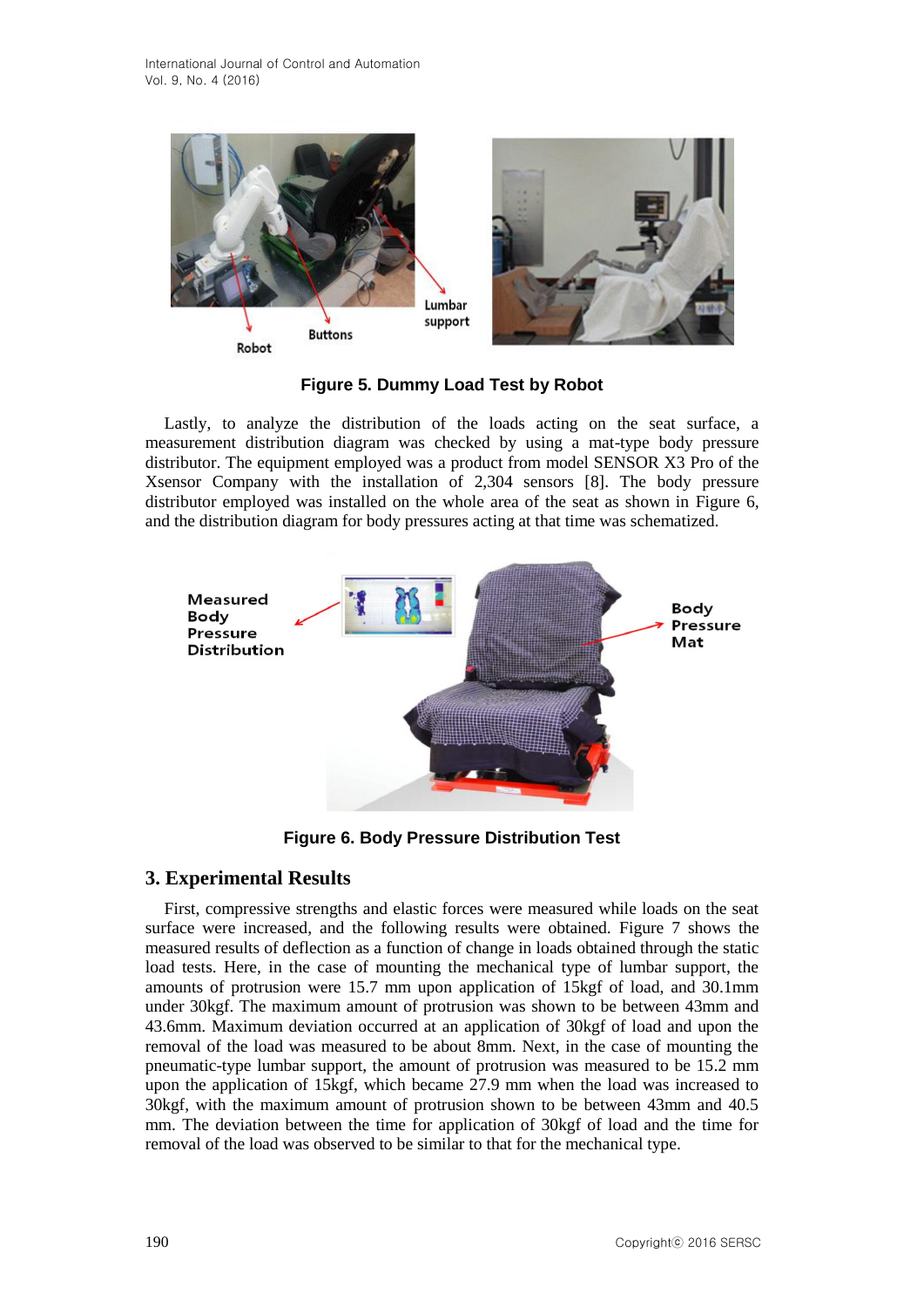

**Figure 7. Result of Static Load Test**

This was followed by the measurement of the maximum amounts of protrusion for the lumbar support per seat height according to the 3D scanner. For the installation condition, the angle of inclination for the back seat was 23° and 3 points were measured for the heights at the lowermost  $(p1)$  part, the intermediate  $(p2)$  part, and the uppermost (p3) part, respectively, to obtain the amounts of protrusion. As a result, what were 24mm at p1 part, 33mm at p2 part, and 23mm at p3 part upon no load as shown in Figure 8 were changed to 6mm, 13mm, and 17mm for p1, p2, and p3, respectively upon the application of a dummy load of 30kgf as shown in Figure 4(a), showing a considerable reduction. Lastly, body pressure distributions according to each condition were measured for observation and analysis concerning the actual effects on the waist. Through this analysis, it was affirmed that pressures were uniformly distributed between the human body and the seat upon mounting the lumbar support to disperse concentrated loads, due to which comfort could be seen upon driving. A difference in the amounts of protrusion between the pneumatic type and the mechanical type is schematically. Here, whereas the pneumatic type showed a large protrusion in the Forefront part and the Upper part of the seat upon no load at 2.1mm and 1.5mm, respectively, as shown in Figure 8, the mechanical type showed a large protrusion at 3.9mm in the Lower part. In the case of loads, 3 parts showed a similar tendency. This is considered attributable to the fact that the operating space became wider in the case of the pneumatic type by installation of a motor and compressor at separate locations and connection with a hose, although protrusions were severe upon no load in the case of the mechanical type as the mat and machine mechanism were basically installed on the rear face of the seat plate.

Next, Figure 9 shows the result for the distribution diagram by measuring body pressures per part for 2 types of models. When considered in the standard mode, the pneumatic type shows a uniform pressure distribution as a whole. Also, stresses can be seen to be dispersed to the center in the case of the pneumatic type, although stresses in full down mode were concentrated in the shoulder part in the case of the mechanical type.

To check for the difference in the body pressure distribution diagram between the mechanical type and the pneumatic type lumbar supports as shown in Figure 10, it is schematically shown in Figure 11 together with SBD(Support Balance Diagram) applied to commercial vehicles [9]. As shown in this Figure, the curve for the pneumatic lumbar support was affirmed to approach the optimal line in comparison with that for the mechanical type. From this observation, the pneumatic type can be seen to be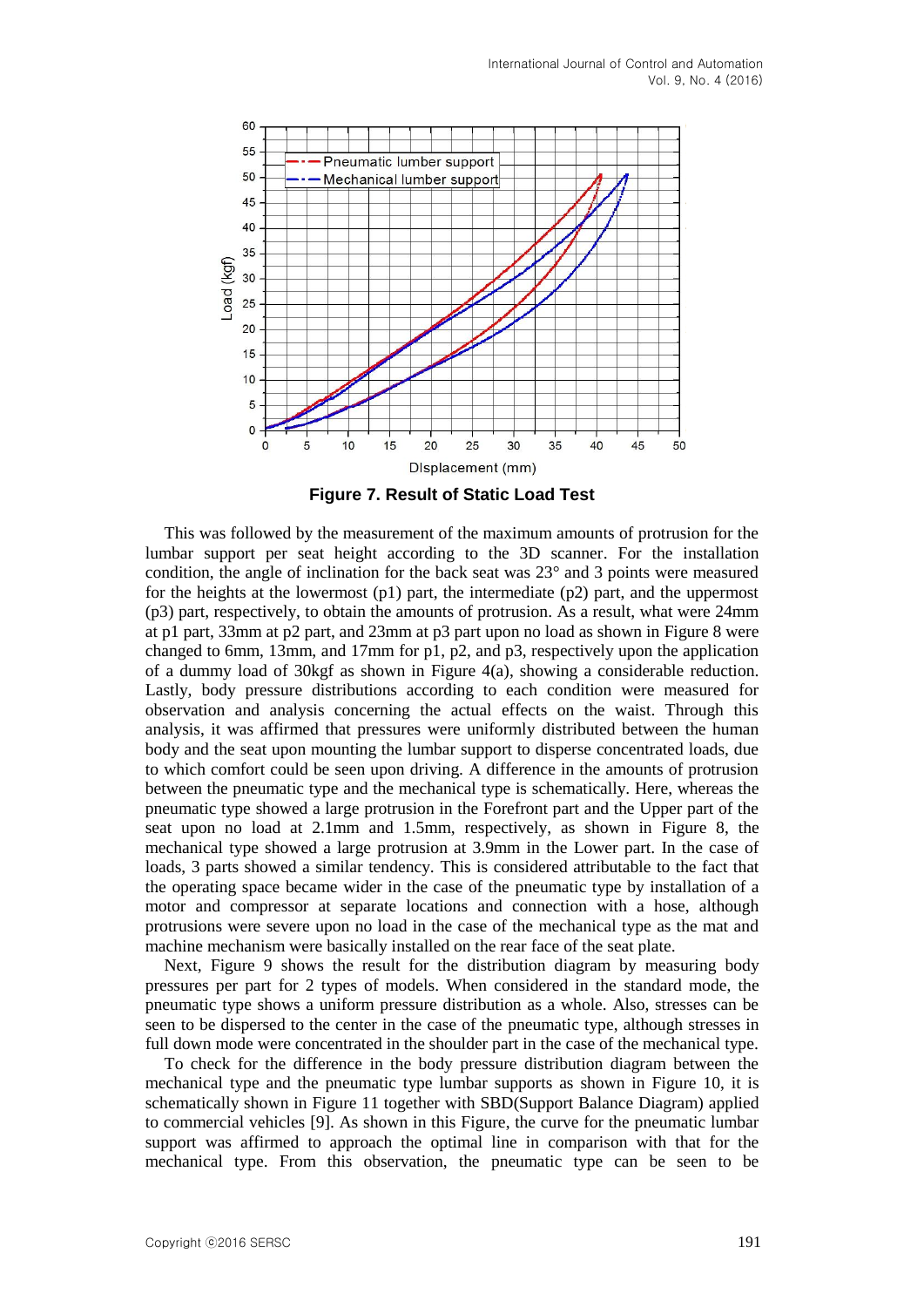ergonomically excellent upon driving with application to the actual seats.



| <b>Construction of Station</b> |                                                                                                                                                                         |                                                                                                                                     |                                                                             |
|--------------------------------|-------------------------------------------------------------------------------------------------------------------------------------------------------------------------|-------------------------------------------------------------------------------------------------------------------------------------|-----------------------------------------------------------------------------|
| Type/<br><b>Position</b>       | <b>Forefront</b>                                                                                                                                                        | Full up                                                                                                                             | <b>Full down</b>                                                            |
| Mechanical<br>type             | $\begin{array}{l} \mathsf{A}^1 \\ \mathsf{D}^1 \\ \mathsf{D} \times \\ \mathsf{D} \times \\ \mathsf{D} \times \\ \mathsf{D} \times \end{array}$<br>22.0<br>23.0<br>-0.0 | $\begin{array}{c}\n\wedge \\ \wedge \\ \wedge \\ \wedge\n\end{array}$<br>$\begin{array}{r} 19.8 \\ 0.0 \\ 19.8 \\ 19.0 \end{array}$ | 5585<br>$\begin{array}{c}\n 32.8 \\  -22.5 \\  \hline\n 12.7\n \end{array}$ |
| Length                         | 22.0mm                                                                                                                                                                  | 19.8mm                                                                                                                              | 22.2mm                                                                      |
| Pneumatic<br>type              | Andak<br>$\begin{array}{r} 24.1 \\ 0.0 \\ 23.5 \\ -6.1 \end{array}$                                                                                                     | $\frac{2}{3}$<br>$\begin{array}{r} 21.3 \\ 0.0 \\ -20.9 \\ +3. \end{array}$                                                         | <b>Negas</b><br>18.0018                                                     |
| Length                         | 24.1mm                                                                                                                                                                  | 21.3mm                                                                                                                              | 18.3mm                                                                      |
| Gap                            | 2.1mm                                                                                                                                                                   | 1.5 <sub>mm</sub>                                                                                                                   | 3.9 <sub>mm</sub>                                                           |

**Figure 8. Result of the Projection Test by 3-D Scanner**



**Figure 9. Projection Length of Lumbar Support**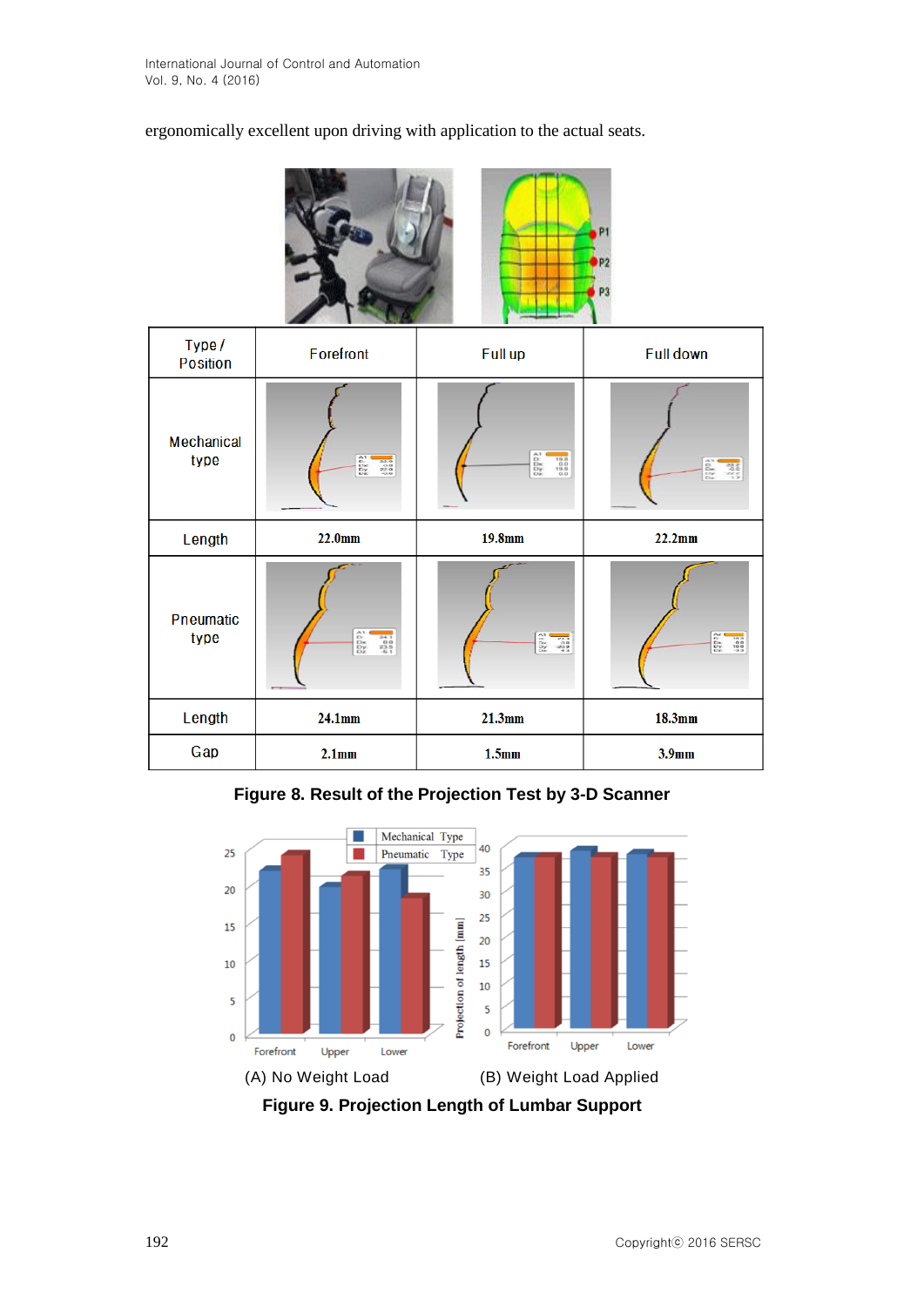

**Figure 10. Body Pressure Distribution Test**



**Figure 11. Support Balance Diagram for Lumbar Support**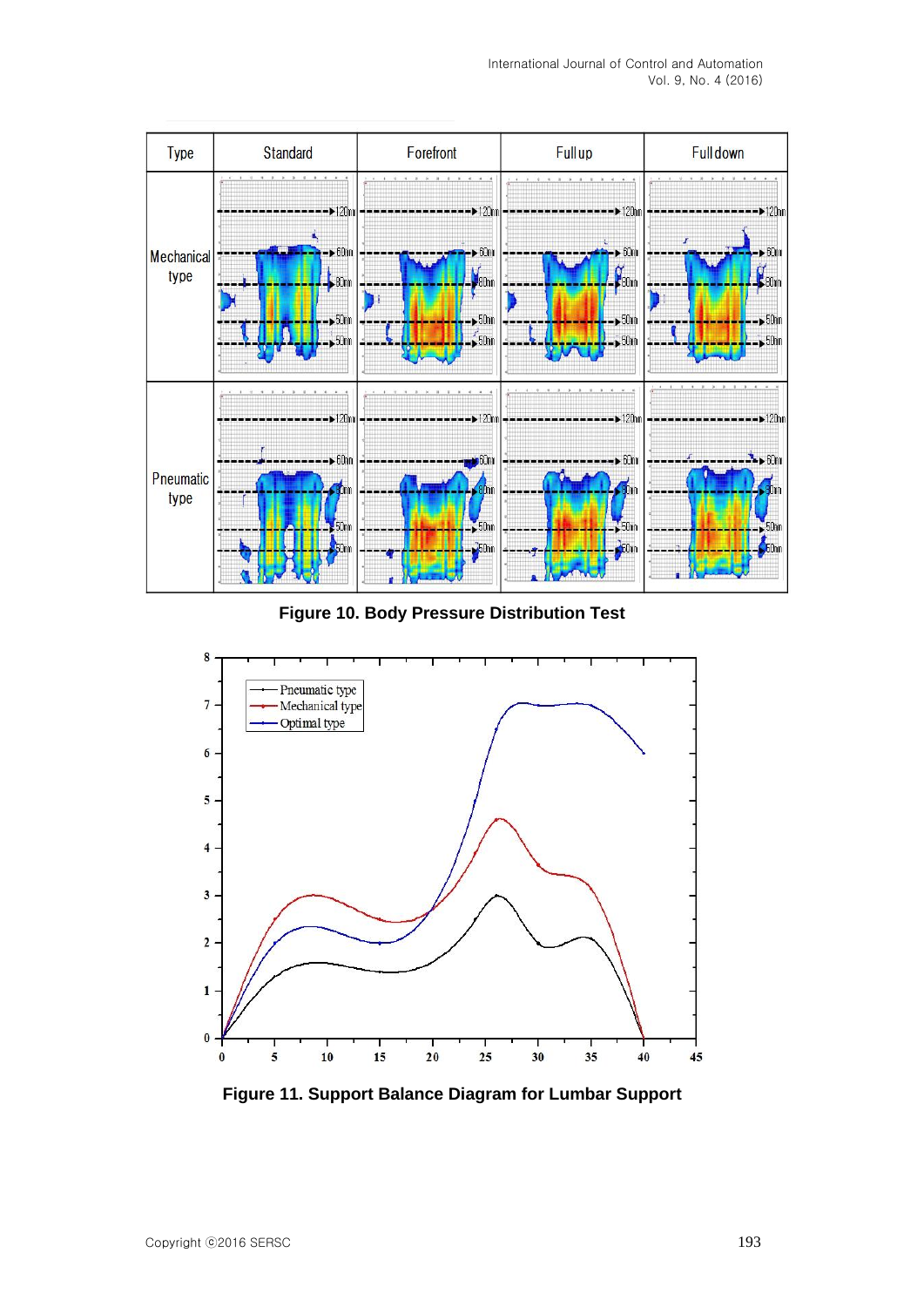### **4. Conclusions**

In the present study, static load characteristics, deflections as a function of change in loads, and actual pressure distribution produced between the human body and the seat were measured and analyzed to comparatively analyze the performance of a kinematic 4 way Power Lumbar Support according to a motor control and an pneumatic type lumbar support recently applied to luxury passenger car seats. The following conclusions were obtained.

1. According to the measured results of compressive strengths and elastic forces with an increase in loads on the seat surface, the amount of protrusion under 30kgf was measured to be 30.1mm in the case of mounting the mechanical type lumbar support, and the maximum deviation between the application and the removal of the load to be about 8mm. In the case of the pneumatic type, the deviation was measured to be similar to that of the mechanical type.

2. Based on the measured results for the maximum amounts of protrusion per seat height according to a 3D scanner, what were 24mm for p1 part, 33mm for p2 part, and 23mm for p3 part upon no load became 6mm, 13mm, and 17mm, respectively, upon the application of a 30kgf dummy load, thus showing a considerable reduction.

3. According to the analysis results for the distribution diagram by measuring body pressures per part for 2 types of models, whereas the pneumatic type is shoeing a uniform pressure distribution as a whole. While stresses were concentrated in both shoulder parts for the mechanical type, stresses can be seen to have been dispersed toward the center for the pneumatic type. In the SBD analysis, the curve for pneumatic lumbar support was also affirmed to approach the optimal line in comparison with that of the mechanical type. Based on this observation, the pneumatic type can be seen to be ergonomically excellent upon driving with application to actual seats.

#### **Acknowledgments**

This work was supported by National Research Foundation (No. R0003576, 2014) of Ewon Comfortech Ltd. administered by Ministry of Trade, Industry & Energy, Korea.

#### **References**

- [1] J. Y. Kang, K. S. Kim, S. M. Choi and T. J. Choi, "Vibration Analysis of Vehicle Seat Depending on Driving Condition", Transactions of KSAE, vol. 18, no. 3, **(2010)**, pp. 110-115.
- [2] J. Y. Kang, K. S. Seo and K. S. Kim "Experimental Investigation of friction noise in lead screw system under mode-coupling", Journal of Mechanical Science and Technology, vol. 29, no. 12, **(2015)**, pp. 1-9.
- [3] W. Bo, J. Xioapin, C. Bo and F. Zhenshuo, "Optimal lumbar support prediction using intereface pressure", Electric information and Control Engineering IEEE Conference, China, **(2011)** April, pp. 2433-2436.
- [4] J. W. Jung, M. K. Jung, S. H. Na and S. H. Lim, "The Effect of Lumbar Support Prominence upon Comfort and Body Pressure Distribution of an Automobile Seat in Short-duration Driving", Korean Institute of industrial Engineers, **(1999)**, pp. 469-474.
- [5] S. H. Hwang, S. H. Kim and H. Y. Choi, "Challenge of Lumbar Support Design Using Human Body Models", The Korean Society Of Automotive Engineers, **(2008)** November, pp. 586-586.
- [6] T. Gao and J. U. Cho, "Structural Analysis on 4Way Lumbar Support for Automotive Seat", Korean Society Of Precision Engineering, **(2014)** May, pp. 601-601.
- [7] M. P. Reed and L. W. Schneider, "Lumbar Support in Auto Seats: Conclusions from a Study of Preferred Driving Posture", SAE Technical paper series, 960478.
- [8] J. T. Yang, J. H. Lee and H. Y. Choi, "Study on Lumbar Spine Curvature and Lower Back Discomfort with Design Parameter of Automotive Seat Lumbar Support", Journal of the Korean Institute of Industrial Engineers, vol. 39, no. 3, **(2013)** June , pp. 192-197.
- [9] J. U. Cho, B. S. Min, K. S. Kim, D. S. Choi and C. K. Cho, "A study on the Displacement of Lumber Support Affecting the Comfortableness of Passenger", Korea Academia-Industrial cooperation Society, vol. 11, no. 9, **(2010)**, pp. 3168-3175.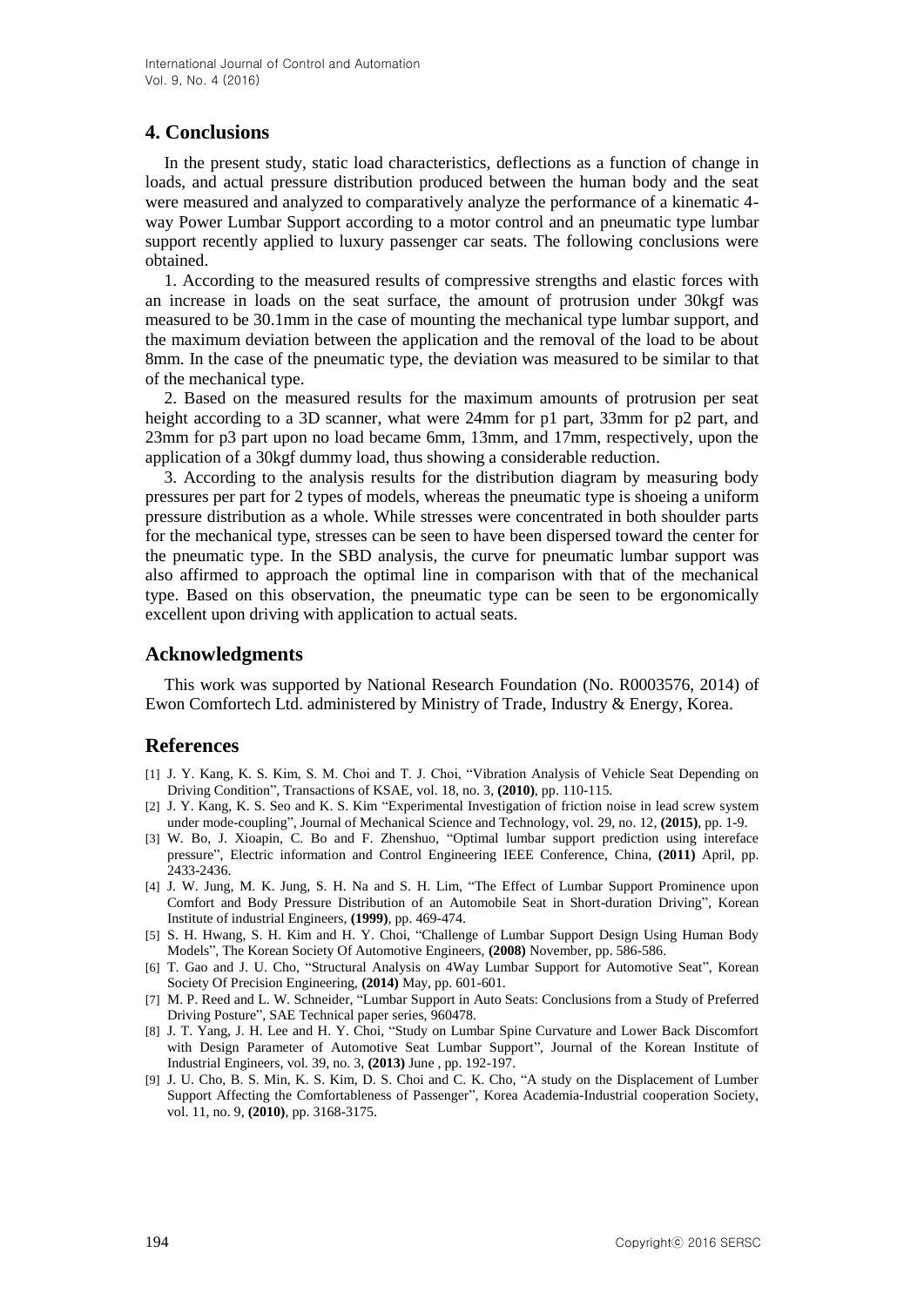### **Authors**



**Key Sun Kim**, he is professor in the Department of Mechanical and Automotive Engineering, Kongju National University. He received his Ph. D degree in Mechanical Engineering from Inha University. His major field is machinery and automotive manufacturing process.



**Jin Woo Kim**, he is working in the Division of Seat Test, Seaton Ltd. He received his M.D degree in Mechanical Engineering from Kongju National University. His research interests include design and performance evaluation automotive seats.